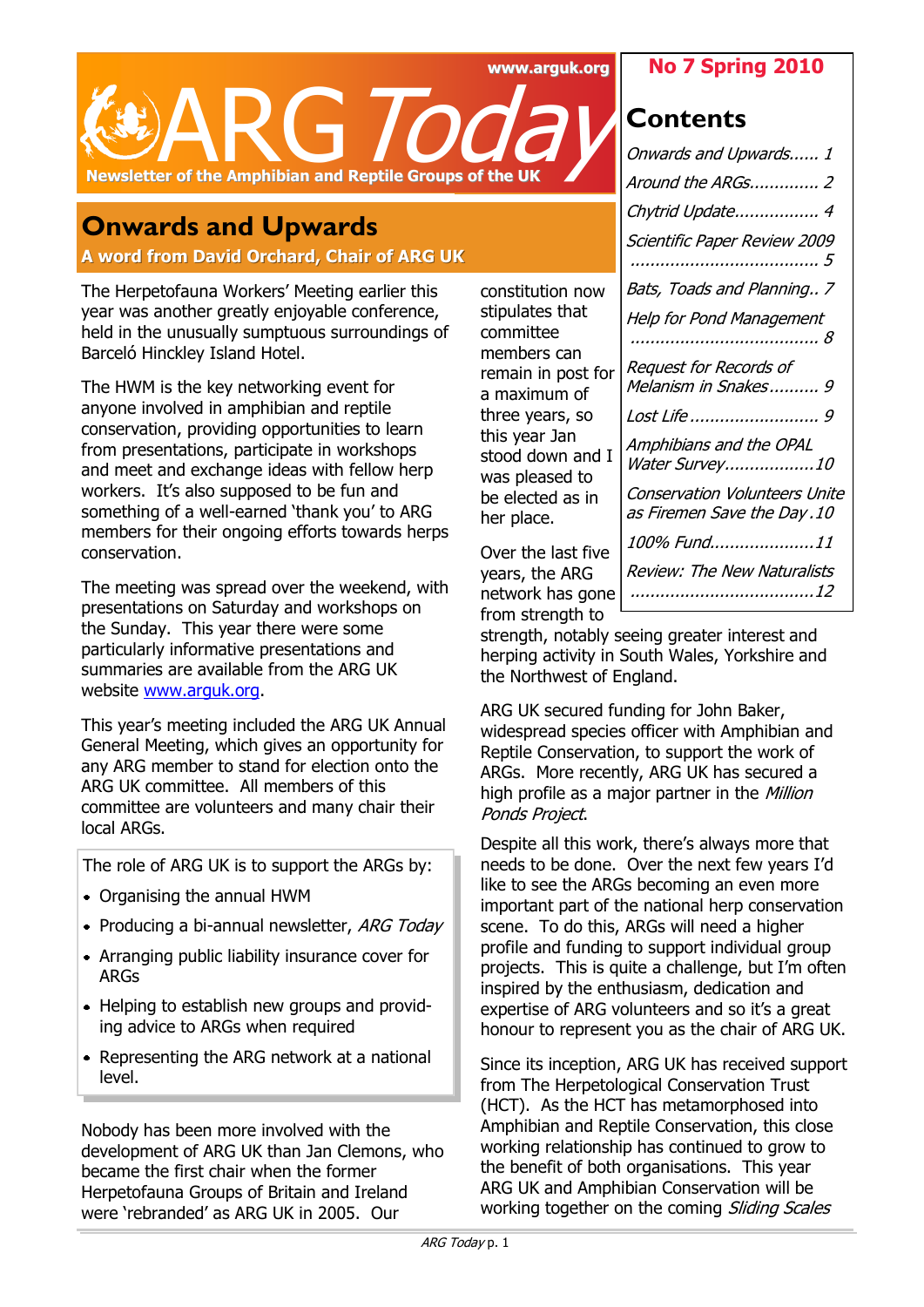project, to promote snake conservation. Keep an eye on the ARG UK website for further details!

I'm looking forward to working with you all over the coming months and years. If you have any thoughts or ideas about how the ARG network could work more effectively for improved conservation of amphibians and reptiles, then I'd be pleased to hear from you.

# **Around the ARGs**

# **South and West Wales ARG Picks Up Awards**

Raising the profile of an ARG can be helpful in achieving herps conservation locally. Recently, South and West Wales ARG were also rewarded with new funding opportunities. Being prepared to do things we wouldn't normally do is a major element in profile and awareness raising, which in my case meant putting on a suit. Why the need for a suit? To attend an awards evening.

One way in which SWWARG has managed to raise its profile has been through the Local Authority Environment Awards. The idea for the Awards came from the Neath Port Talbot Environment Forum (www.nptef.org.uk). They were organized by the team from the Climate Change Unit in Neath Port Talbot County Borough Council (NPTCBC) and by members of the Forum.

Over 50 applications were received in 2009. Short-listing and judging took place during October-November and the Awards Evening was held in the Towers Hotel, Swansea on 20 November, all paid for with money gained through sponsorship from Corus (the steel producer) and The Countryside Council for Wales (CCW). The evening was hosted by Iolo Williams, the BBC wildlife presenter.

The night was a huge success with 180 people attending, including 140 shortlisted finalists. This was truly a community event with an excellent atmosphere. It also raised £600 for Children in Need, which took place on the same night. Images from the awards evening are available at www.nptef.org.uk

SWWARG was nominated for the 'Action for Wildlife' category, and the project that I work on as my day job, Mentro Allan, was nominated for the 'Green Public Sector' category. Nomination

videos gave a good opportunity to convey some useful conservation messages. During the Mentro Allan nomination video, I used the opportunity to talk a little about pond creation and the reason as to why we had created multiple ponds rather than just a single one. The SWWARG nomination video featured a gang of volunteers forking and wheel-barrowing manure to create grass snake egg-laying sites. Once again the video was an opportunity to raise awareness of conservation issues, in this case grass snakes and their habitat requirements.

Wearing the suit paid off as SWWARG and Mentro Allan managed to win their respective categories. Additional funding opportunities have been offered as a direct result of the awards. One prospective project that funding offered by Environment Wales may support is training volunteers to monitor the latest sand lizard introduction site, but materials for awareness raising, pond creation and all manner of projects are all areas funding is currently being applied for since the award ceremony. The purchase of survey equipment to monitor and research a recently discovered colony of wall lizards in Wales is another project that SWWARG hopes will get off the ground sooner than anticipated, also as a result of the awards.



**Left to right: Iolo Williams, Jessica Lloyd (SWWARG treasurer), Peter Hill (SWARG Conservation Officer) and Mark Sabine, Environment Agency.**

I highly recommend that ARGs contact the Environmental and Biodiversity units of their local Authority to find out if similar award schemes are in place locally. If not, then perhaps suggest such a scheme. The Neath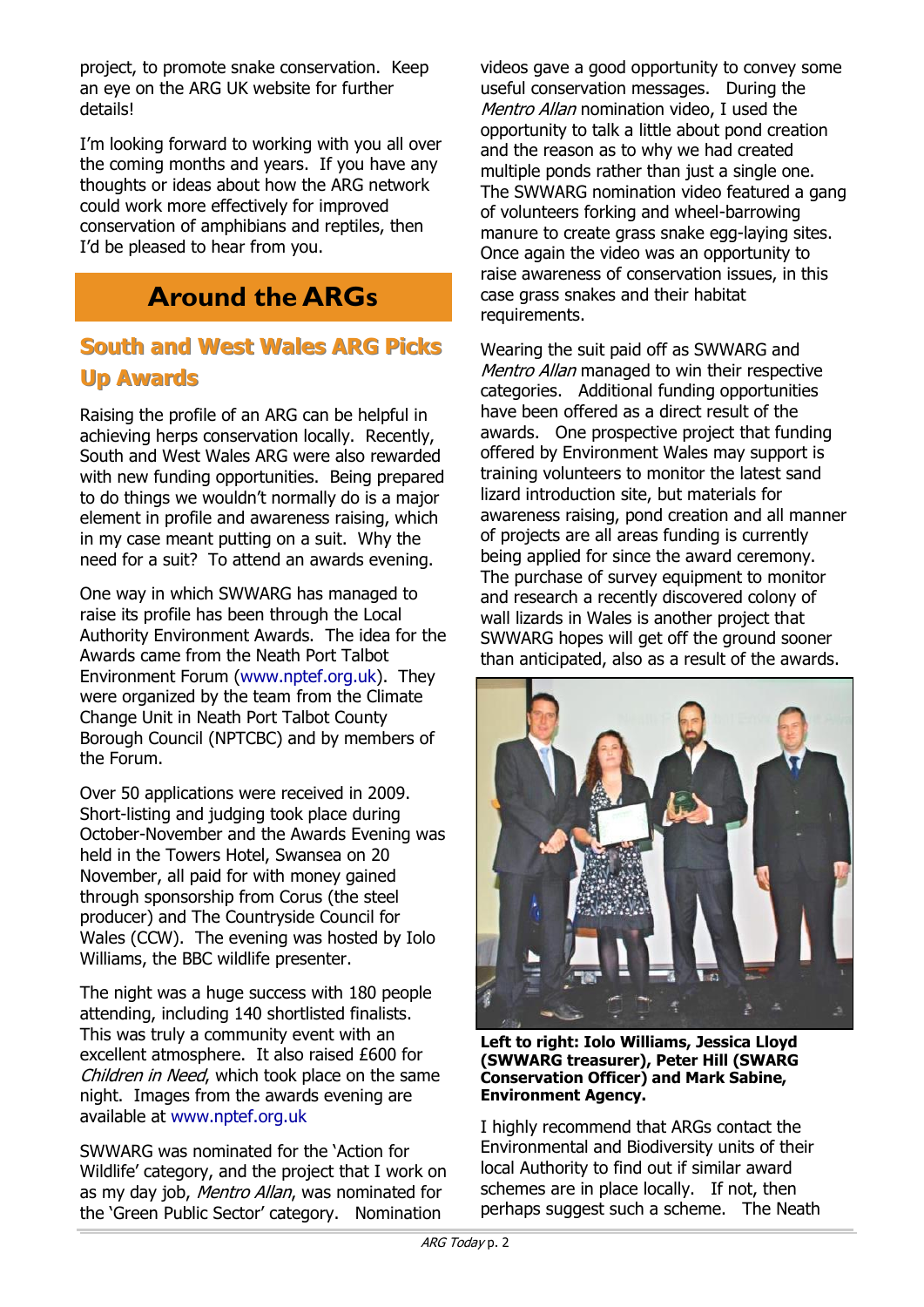Port Talbot Environmental Awards began only last year, perhaps a similar scheme could be in place near you soon? If so, then take advantage of it, raise your ARG profile, and maybe even some additional funding.

### *Peter Hill*

### **Action for Wildlife Award - South and West Wales Amphibian and Reptile Group**

This group was chosen for its achievement in the conservation of an under-appreciated group of species. The group has helped to develop its volunteers' building skills and confidence, and has increased access to the natural environment. Visit [http://](http://www.swwarg.co.uk/)

[www.swwarg.co.uk/.](http://www.swwarg.co.uk/)

Global Sustainable Development Cymru.

# Sand Lizards and Slow-worms in the **Northwest**

North Merseyside ARG recorded over 300 sand lizards (including hatchlings) on the Merseyside coast in 2009. The most exciting finding was that about 20 seen at a site where they had not been recorded for at least 30 years! Due to the isolation of this particular site, the recent observations are unlikely to have stemmed from re-colonisations from nearby populations. It is more likely that these are lizards from a population that has persisted, but at low numbers and has hence gone undetected for many years. Two other population foci were located last year, one a former release site.

NMARG members have also been studying a slow-worm colony just outside the county boundary, which has proved more extensive than previously thought. We are still, however, trying to locate any colonies existing within the county boundary!

### *Mike Brown (North Merseyside Amphibian and Reptile Group recorder)*

# New Chair for Avon RAG

Dr Iain Adderton is the new Chair of Avon Reptile and Amphibian Group with immediate effect. Contact: iain.adderton@grontmij.co.uk. ARAG wishes to thank Anna Ferguson, the group's retiring chair.

Wildlife Gardening Competition...for **Herps** 



Kent Reptile and Amphibian Group (KRAG) is delighted to be joining with Kent Wildlife Trust (KWT) this year to give a *Dragons in Your* Garden award to the most herp friendly garden. This is a new award as part of KWT's wildlife gardening scheme and competition, open to private, school and business gardens among other categories. The winner will receive a special Dragons in Your Garden KWT blue plaque and a prize from KRAG.

#### *Jo Richards, Events, Publicity and Education Officer, Kent Reptile and Amphibian Group, [www.kentarg.org](http://www.kentarg.org)*

# Pond Demonstration Site in Fife

Fife ARG has a full programme of activities and events for 2010. A key project for the group's second year of existence is the completion of a pond demonstration site in Cupar, now fully funded and under construction.

## *David Bell, Secretary Fife ARG*

## Hi Vis Jackets

Thanks to the British Herpetological Society, ARG UK was offered some high visibility jackets

earlier this year. Jackets were available to delegates at the Herp Workers' Meeting and a further 330 have been sent out to ARGs requesting them. In all, over 500 jackets have been distributed, destined to make life safer for toad patrollers.

ARG UK is grateful to Mark Hollowell and the BHS for supplying the jackets and to David Orchard and Jon Cranfield for distributing them.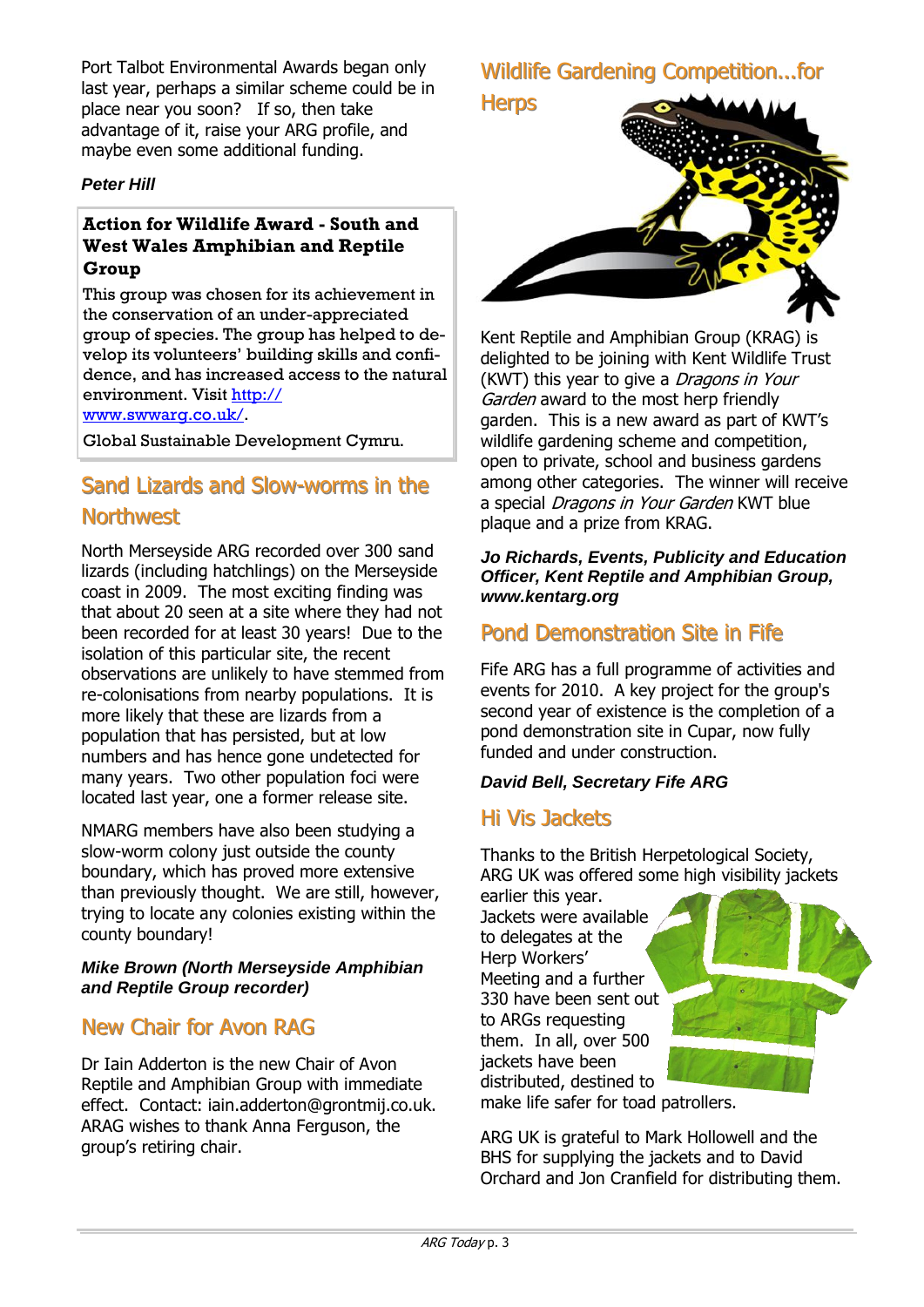# **Chytrid Update**

**In 2008 many ARG volunteers swabbed amphibians as part of a national screening survey coordinated by the Institute of Zoology. Where are we now, and what happens next?**

In 2008, Natural England, Scottish Natural Heritage, the Countryside Council for Wales and the States of Jersey funded the Institute of Zoology (IoZ) to investigate the prevalence of chytrid fungus in the UK. Chytrid is the, now notorious, fungus that has been discovered in amphibians worldwide, with devastating effects in some populations. Andrew Cunningham and Eddie Brede, from the Institute of Zoology led workshops at the Herp Workers' Meeting in 2008 and recruited and trained volunteers to sample amphibians from sites around the country. This involved the capture of, ideally, at least 30 amphibians at each site, from which skin samples were taken using swabs.



ing survey. These further results will be made available shortly.

This year's fieldwork will focus on a subset of the sites found to be positive for chytrid in 2008. These sites will be visited five times throughout the year, to help determine within-site prevalence and better understand the dynamics of chytrid at infected sites.

> Freya is developing plans to carry out a second nationwide survey in 2011. Although the exact protocol has yet to be decided, the aim is likely to be to resample as many of the 2008 sites as possible, as well as increasing coverage in certain under-

Nearly 6,000 amphibians from 121 ponds were sampled.

The report (Cunningham and Minting, 2009) has been sent to all those involved in the survey and is available from the ARG UK website.

## **Key findings of the 2008 survey**

- Amphibians tested positive for chytrid at 19 (16%) of sites across the UK.
- $\bullet$ There appears to be an association between introduced non-native amphibians and chytrid .
- Chytrid was detected in all native amphibians except the great crested newt\*

\*Note that chytrid has since been found in great crested newts (Peter Minting, pers. comm.).

It is not yet know what impact, if any,

chytrid is likely to have on UK wildlife. It is likely that additional sites, other than those found to be positive from sampling in 2008, also harbour the infection. It is, therefore, prudent to adhere to strict biosecurity precautions over the coming field season. Updated biosecurity guidelines are in the pipeline but for the time being, advice can be found in ARG UK Advice Note 4 on the ARG UK or IoZ websites [http://](http://www.zsl.org/conservation/regions/uk-europe/ukchytridiomycosis,842,AR.html) [www.zsl.org/conservation/regions/uk-europe/](http://www.zsl.org/conservation/regions/uk-europe/ukchytridiomycosis,842,AR.html) [ukchytridiomycosis,842,AR.html.](http://www.zsl.org/conservation/regions/uk-europe/ukchytridiomycosis,842,AR.html)

Since the 2008 screening survey, Freya Smith has started a PhD studentship at the Institute of Zoology and Imperial College London, to further investigate the emergence of chytrid in the UK. Freya will be responsible for coordinating UK chytrid surveillance over the next few years. She has already been conducting a questionnaire survey of swabbers, which will contribute to a more in-depth analysis of the 2008 screenrepresented areas, in particular Northern Ireland, Scotland and South West England. The results of the 2011 survey and those of the 2008 survey, combined, will be used to advise government policy (Defra is funding the 2011 survey for this purpose).

Freya is looking forward to working with volunteer surveyors in 2011. If you took part in the 2008 survey, it would be really helpful if you could re-sample your site(s) in 2011. If you have recommendations for additional sites to consider for inclusion in the 2011 survey, then please contact Freya Smith at the Institute of Zoology, freya.smith@ioz.ac.uk

### **Reference**

Cunningham, A.A. and Minting, P. (2009). National survey of Batrachochytrium dendrobatidis infection in UK amphibians, 2008. Institute of Zoology, Zoological Society of London.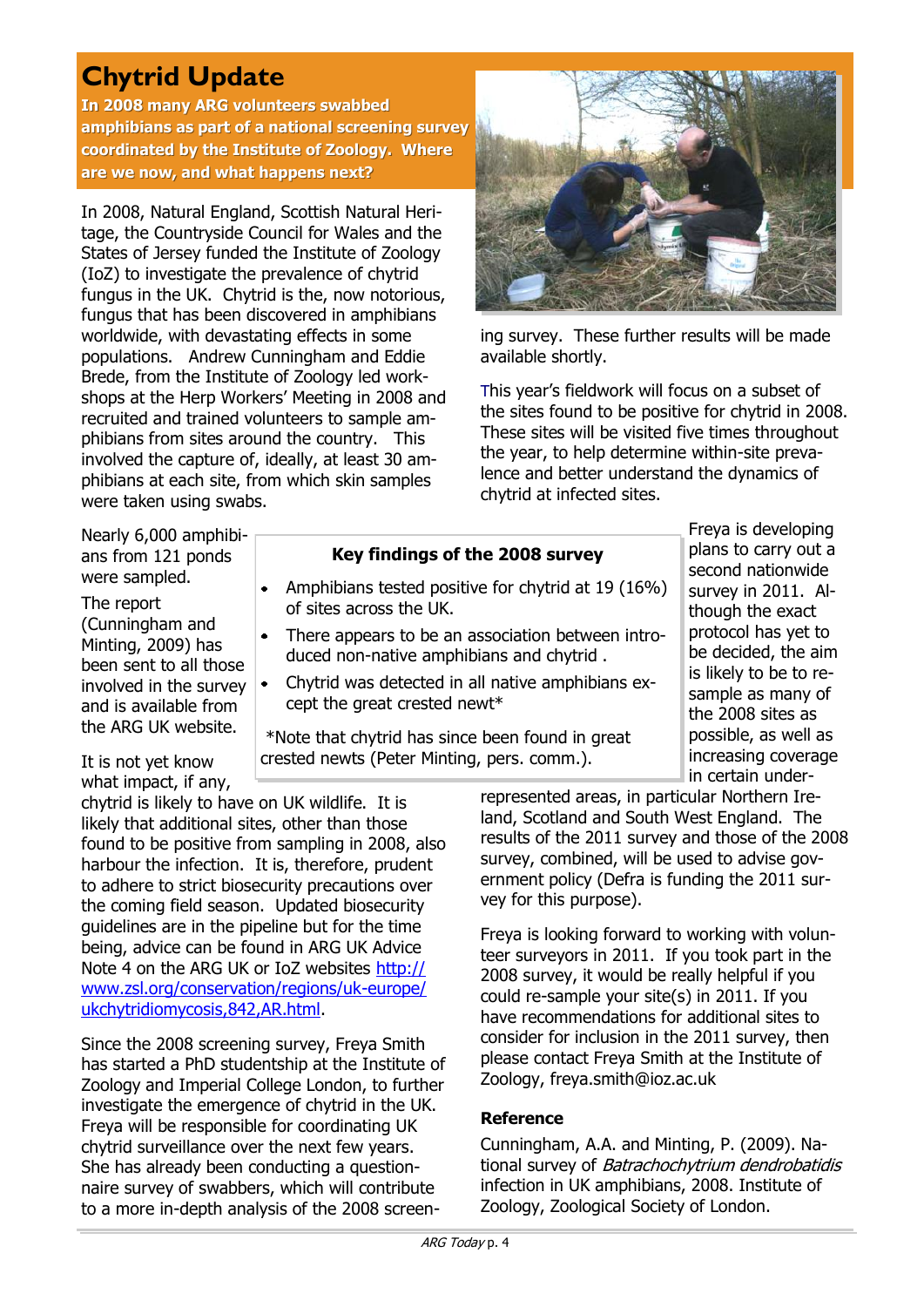# **Scientific Paper Review 2009**

**Trevor Beebee, University of Sussex/Amphibian and Reptile Conservation, picks ten research papers from 2009 of particular relevance to UK herps conservation**

### **Amphibian declines are not uniquely high amongst the vertebrates: trend determination and the British perspective. Beebee, T.J.C., Wilkinson, J.W. & Buckley, J. (2009) Diversity 1, 67-88.**

In this first paper to be published by the new organisation Amphibian and Reptile Conservation, evidence is presented that within Britain, Europe, and probably the world, reptile declines in recent decades have been at least as severe as the much -publicised amphibian ones. The reasons for declines are probably similar, and reflect the high sensitivity (compared with mammals and birds) of both amphibians and reptiles to habitat destruction. The difficulties in assessing population changes are discussed, showing how methods have improved over the past 150 years and continue to do so with the NARRS project.

### **The lunar cycle: a cue for amphibian reproductive phenology?**

### **Grant, R.A., Chadwick, E.A. & Halliday, T. (2009) Animal Behaviour 78, 349-357.**

Those attending the December 2009 BHS/ARC scientific meeting in Bournemouth will recognise this as the subject of one of the talks there. It seems remarkable that lunar effects on amphibian breeding cycles have been properly recognised only recently, and this paper provides fascinating evidence relating to anurans and urodeles. Frogs and toads migrate and spawn most frequently around the full moon, and newts also move mostly around this time, and minimally in the lunar cycle's third quarter. Of course these tendencies are moderated by weather, and the authors speculate on how and why amphibians respond to lunar periodicity. It is clear, though, that people monitoring amphibian populations could usefully take account of these new findings.

#### **Population genetic patterns suggest a behavioural change in wild common frogs (Rana temporaria) following disease outbreaks (Ranavirus).**

#### **Teacher, A.G.F., Garner, T.W.J. & Nichols, R.A. (2009). Molecular Ecology 18, 3163- 3172.**

Ranavirus has been a scourge of British frog populations for several decades now, regularly causing substantive (but mostly temporary) population declines and the unpleasant appearance of dead and dying frogs in the

summer months. This paper describes a genetic analysis of frog populations that have undergone ranavirus attack, in comparison with ones that have not. Recovering populations showed evidence of extra assortative mating, presumably a behavioural response suggesting that surviving animals become choosier about whom they mate with. It's not clear, though, how this happens since pairing in frogs seems on the face of it to be a random, grab-who-you-can approach by males with little choice possible for females. Interestingly there was no evidence of significant reductions in genetic diversity in diseaserecovering populations, and the authors speculate that this may be due to regular immigration from surrounding populations.

#### **European phylogeography of the common frog (Rana temporaria): routes of postglacial colonisation into the British Isles, and evidence for an Irish glacial refugium.**

#### **Teacher, A.G.F., Garner, T.W.J. & Nichols, R.A. (2009). Heredity 102, 490-496.**

How our native amphibians and reptiles colonised Britain after the end of the last ice age has been a cause for speculation for decades. Molecular genetic approaches are beginning to provide some new insights into this question, and in this paper, based on mitochondrial DNA studies, there is evidence that two separate invasions of common frogs occurred. A "western" genetic group, present in France and Spain, is found all over mainland Britain and in Ireland. However, in parts of southern Ireland there is another genetically distinct and quite different group. Although the origins of both groups in Ireland are uncertain, it is interesting to note a comparison with natterjack toads in southern Ireland, which are also genetically distinct from those in eastern England. One explanation is that pockets of both species, and maybe other members of the unique ‗Lusitanian' fauna and flora of south-west Ireland, survived nearby during the last cold spell about 10,000 years ago and recolonised from there.

### **The influence of temperature on the spatial distribution of first spawning dates of the common frog (Rana temporaria) in the UK.**

**Carroll, E.A., Sparks, T.H., Collinson, N. & Beebee, T.J.C. (2009). Global Change Biology 15, 467-473.**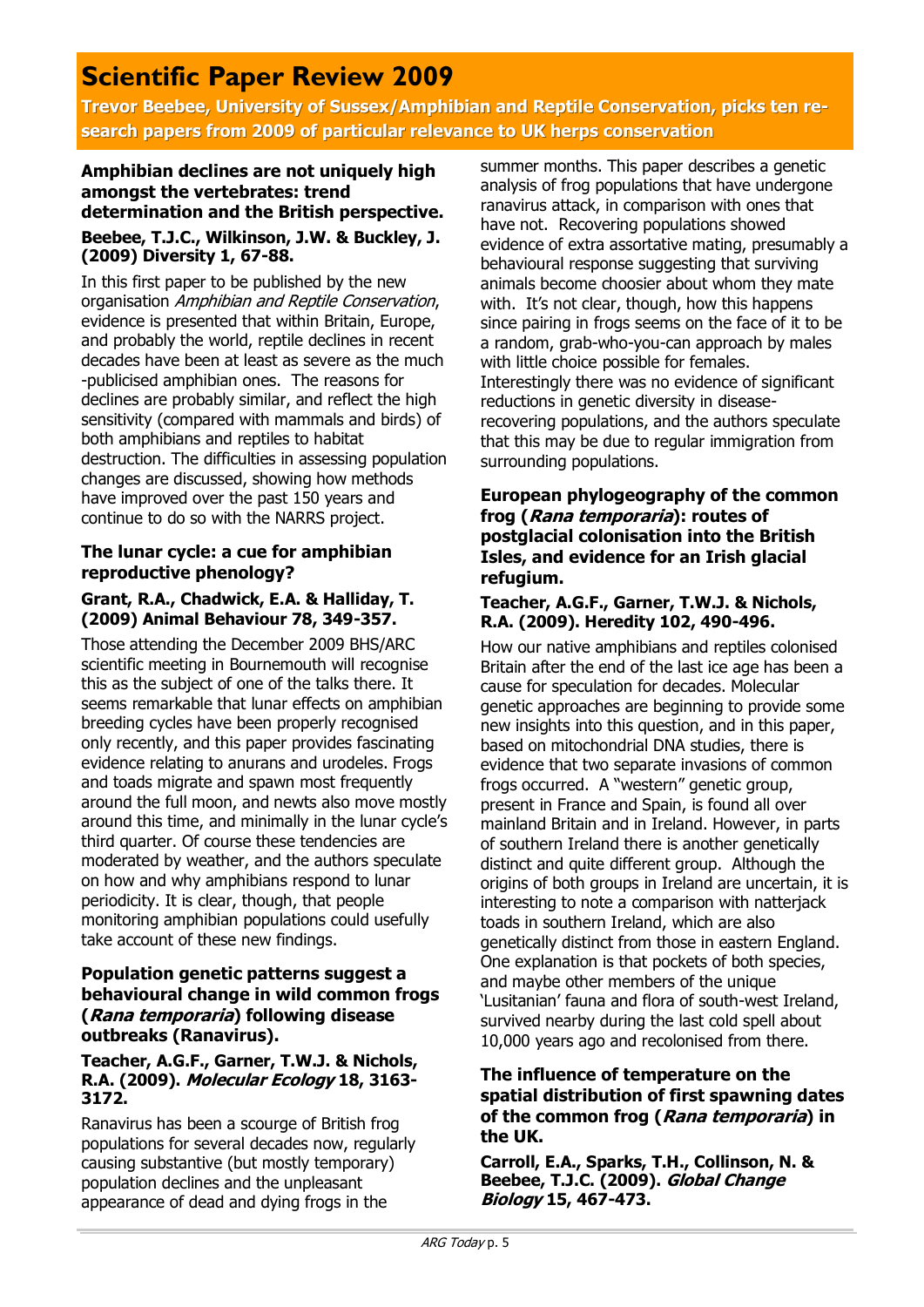The onset of breeding by amphibians in spring is a potential indicator of climate change effects, and several species have shown a trend towards earlier starts over the past 30-40 years. Preliminary studies, however, suggested that frogs were not among them and that frog spawning times had changed very little. In this paper, data on frog spawning times from all over Britain between 1998 and 2007 are compared. This confirmed what was previously known, i.e. that spawning onset is earliest in the south-west, and gets progressively later northwards and eastwards. However, comparison with data obtained by Maxwell Savage 60-70 years earlier also indicated that over this time period frog spawning has indeed become earlier, on average by a week or more. So frogs probably have responded to an increased frequency of mild winters, but rather slowly.

### **A method of obtaining dietary data for slow-worms (Anguis fragilis) by means of non-harmful cooling and results from a Danish population.**

#### **Pederson, I.L., Jensen, J.K. & Toft, S. (2009). Journal of Natural History 43, 1011-1025.**

Slow-worms are the most abundant reptile in many parts of Britain, but due to their secretive behaviour are notoriously difficult to study. Pederson et al. describe a wondrously simple method for finding out what slow-worms have been eating: just keep them cool (approximately 8°C) for up to five days, and about half the animals (adults and juveniles) maintained under such conditions will regurgitate their food. In the Danish population studied the main food items, in decreasing order of abundance, were small snails, slugs, millipedes, earthworms and Lepidoptera larvae. Dietary studies were also carried out in captivity, revealing (for example) that mealworms were nutritionally inferior to natural foods, and that molluscs were better than earthworms.

## **Optimal level of inbreeding in the common lizard.**

#### **Richard, M., Losdat, S., Lecomte, J., de Fraipont, M. & Clobert, J. (2009). Proceedings of the Royal Society B, 276, 2779-2786.**

Concerns about inbreeding effects on population viability are of increasing concern to conservationists, particularly for species such as amphibians and reptiles with small and sometimes isolated populations. This French study used captive common lizards in semi-natural conditions (outdoor enclosures), and investigated how mate choice worked. Intriguingly, females of intermediate age  $-$  essentially the fittest  $-$  were the most monogamous, but did not mate with

genetically similar partners. Younger (one-yearold) and older (four-year-old) females were less discriminating. Females rarely mated with close relatives (brothers), and when they did, offspring survival was low. Interestingly, though, breeding with animals more distantly related than cousins also increased clutch mortality. It seems that, at least for the study population, there was an optimum level of relatedness between pairs that minimised both inbreeding and outbreeding depression. A cautionary note, perhaps, for mitigation projects that might result in mixing unrelated populations.

### **Trend estimation in populations with imperfect detection.**

#### **Kery, M., Dorazio, R.M., Soldaat, L., van Strien, A., Zuiderwijk, A. & Royle, J.A. (2009). Journal of Applied Ecology 46, 1163- 1172.**

In Britain, sand lizards have been a major focus of conservation activity for 40 years, but we still do not have a scientifically robust way of monitoring population changes. The present work developed the use of sophisticated statistical methods that have emerged over the last few years to investigate the fate of sand lizards in the Netherlands. It is of course based on systematic observations of wild lizards, and demonstrated particularly critical effects of observer experience (no surprise here…), survey date and temperature on data interpretation. However, the method accommodates all these issues and showed that, across multiple sites, sand lizards increased by over 85% between 1994 and 2005. The biggest changes were on coastal (dune) sites, and indeed only by taking account of varying detectability was it possible to show that inland (heath) populations also increased.

#### **Male reproductive success and multiple paternity in wild, low-density populations of the adder (Vipera berus).**

### **Ursenbacher, S., Emy, C. & Fumagalli, L. (2009). Journal of Heredity 100, 365-370.**

This Swiss study determined the degree of multiple paternity (using genetic analysis) in 15 clutches from wild adders. Even in the small populations investigated here, multiple paternity was detected in more than two thirds of the clutches. The biggest males sired the most offspring, and only the very largest fathered clutches with single paternity. There was no relationship between multiple paternity and offspring survival – clutches with a single father did just as well as those with several. However, multiple matings could be beneficial in populations with high levels of inbreeding.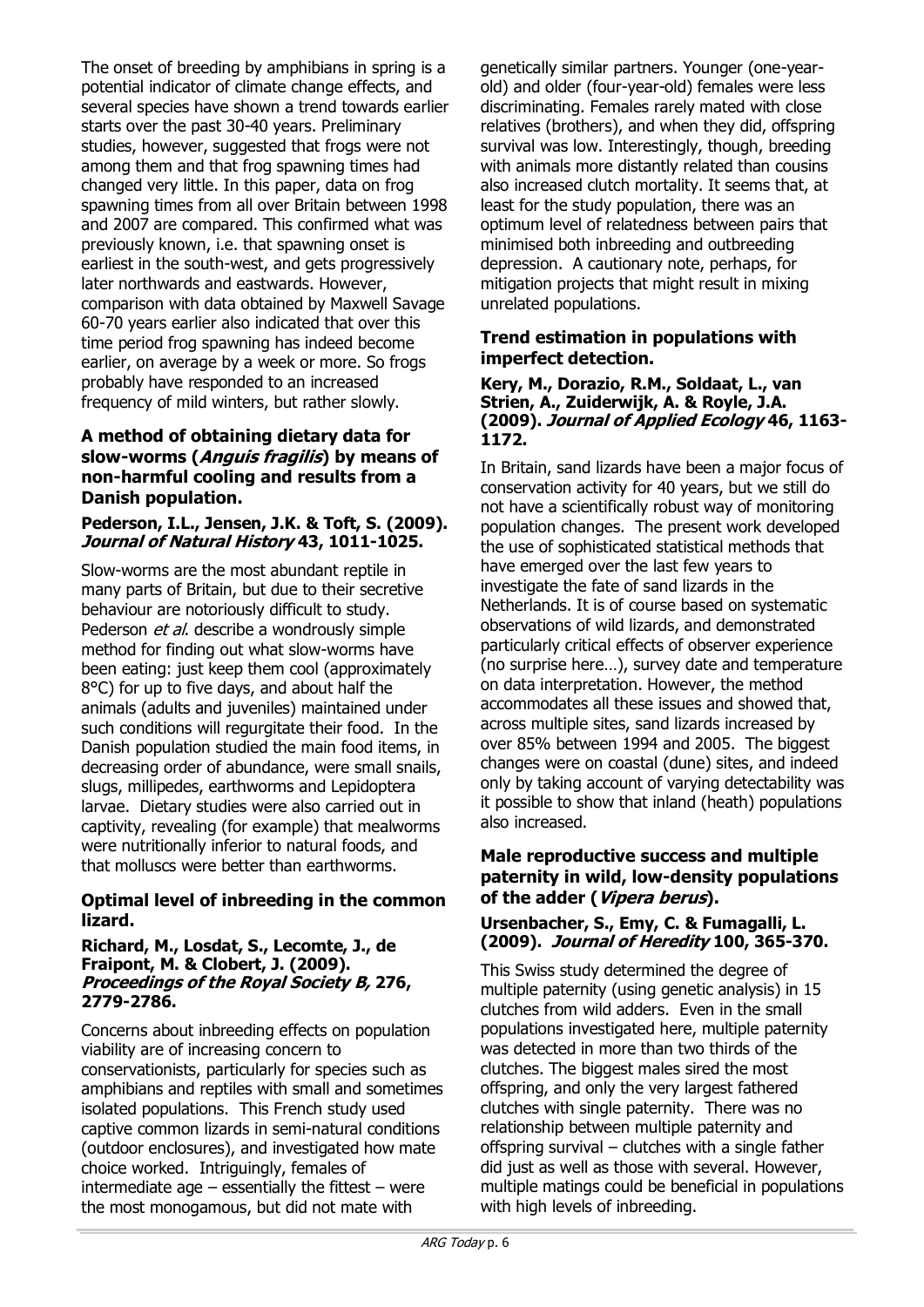#### **Habitat selection and range size of grass snakes Natrix natrix in an agricultural landscape in southern England.**

### **Reading, C.J. & Jofre, G.M. (2009). Amphibia-Reptilia 30, 379-388.**

There is still rather little information about the movement of grass snakes, and the habitats they choose, in Britain. Reading and Jofre radiotracked nine snakes in an area of south Dorset with (primarily) mixed woodland, pasture fields, gardens and claypits to try and improve this situation. It turns out that the snakes avoided the woodland, clay workings and fields, much

preferring habitat boundaries (hedges, banks etc). Home ranges could be up to nine hectares, but were usually smaller (often between one and four hectares). Banks, including some in woodland, were selected as hibernation sites. Individuals sometimes changed their home ranges between years, and the snakes generally used field boundaries as movement corridors (e.g. between manure heap breeding sites and pond hunting sites). The significance of this information for effective conservation strategies is clearly substantial.

# **Bats, Toads and Planning**

## *John Baker, Amphibian and Reptile Conservation/ARG UK*

Challenges to two planning application decisions may be of interest to those involved in the planning process. The first is a well known case (Simon Woolley v Cheshire East Borough Council) involving bats, European Protected Species; the second involves a common toad site (a complaint brought to the Local Government Ombudsman). In neither case were sites saved from development, but they both reinforce obligations for local planning authorities to consider wildlife during the planning process; in the first case as required for European Protected Species under the Habitats Regulations 1994, in the second to meet the 'biodiversity duty' of the NERC Act 2006.

In the first case, a judicial review, R. (on the application of Simon Woolley v Cheshire East Borough Council), in June 2009, the local authority granted planning permission for a site where bats were known to be present. The development involved demolition of a residential building, to make way for the construction of a larger property. Previous survey had found bats in the original residence. Planning permission was granted and the developer carried out work under the necessary licence obtained from Natural England.

A key aspect of the judicial review brought by Mr. Simon Woolley, was that the local planning authority had failed to meet obligations imposed by the Habitats Regulations 1994 (regulation 3  $[4]$ ).

Regulation 3(4) Without prejudice to the preceding provisions, every competent authority in the exercise of any of their functions, shall

have regard to the requirements of the Habitats Directive so far as they may be affected by the exercise of those functions.

The judgement ruled that the local authority, in meeting its obligations, should have considered whether derogation requirements were likely to be met and then granted, or refused, the planning application accordingly. The derogation requirements are given in Regulation 44 of the Habitats Regulations and are considered by national statutory bodies (Natural England in this case) when considering a licence application. However, this judgement should put pressure on planning authorities to recognise that they, too, should consider derogation requirements in order to meet their obligations to the Habitats Directive. Although guidance already documents that protected species are material considerations in the planning process (Government Circular 06/2005 Biodiversity and Geological Conservation – Statutory Obligations and Their Impact Within the Planning System, ODPM Circular 06/05) the ‗Woolley case' reinforces the legal responsibilities.

In the second planning case, this time with herp (common toad) interest, outline planning permission for a site owned by Ipswich Borough Council was granted by Babergh District Council in 2007. The site includes an area called Kiln Meadow, which lies between a toad breeding site, in Bobbits Lane Local Nature Reserve, and woodland to the south, which appears to be a significant overwintering area for the toads. Certainly, large numbers of toads migrate across Bobbits Lane on the edge of the Nature Reserve. The Bobbits Lane toad crossing has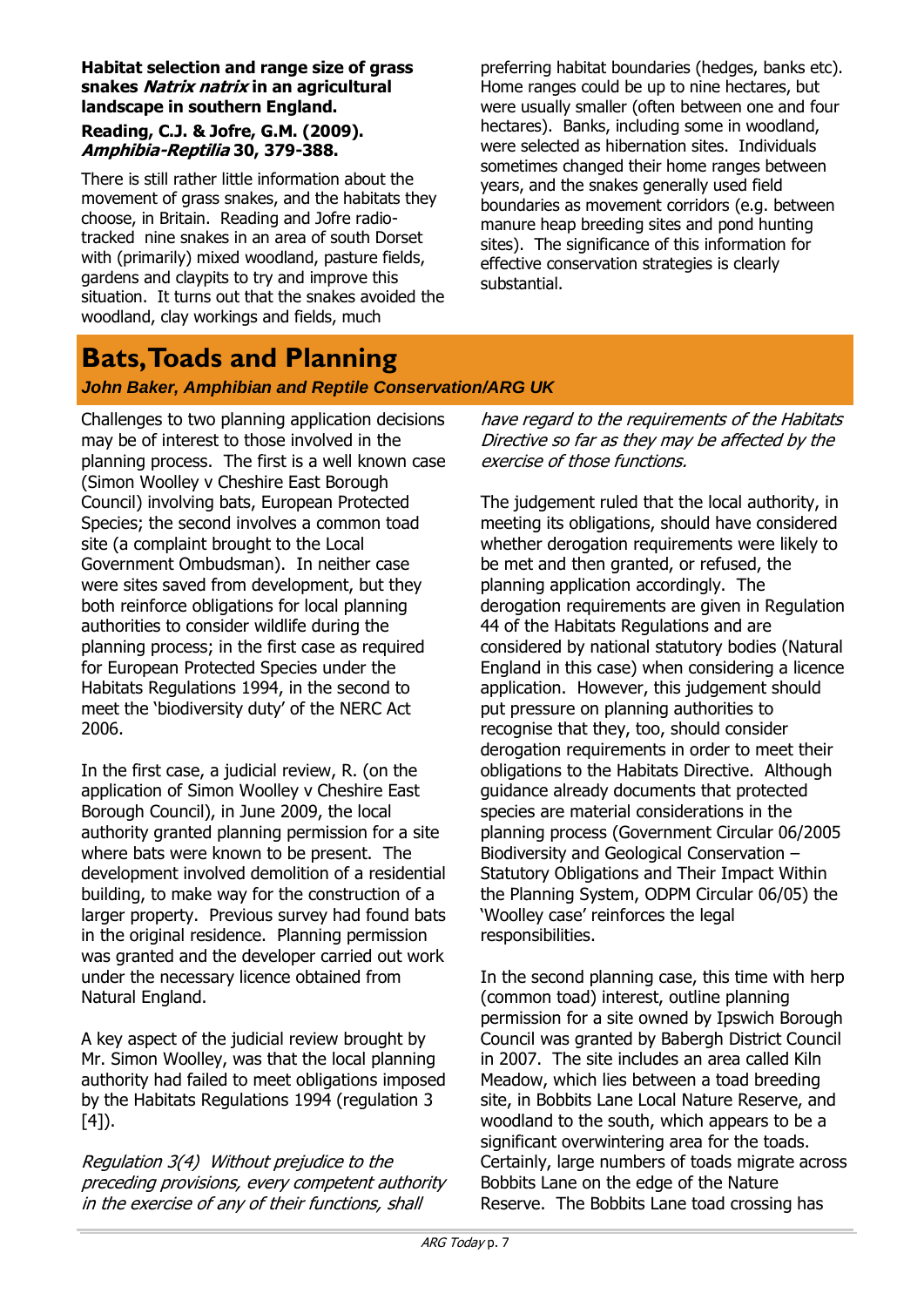the highest toad count recorded by Froglife's Toads on Roads database. The high count of toads (5,475 in 2009) is doubtless, in part, due to the diligence of the toad patrol in moving (and counting) toads, but nevertheless, it is clearly a significant population.

Ray Sidaway and Jen Jousiffe, members of Save Kiln Meadow Campaign (SkiM) made a complaint to the Local Government Ombudsman that Babergh District Council had failed to adequately consider wildlife when granting outline planning permission. Processing the planning application had taken five years, from 2002 to 2007, during which time two new nature reserves were declared adjacent to Kiln Meadow and large numbers of toads were found to be either using or crossing the site. The Ombudsman decided that Babergh District Council had not considered law (presumably the biodiversity duty of the NERC Act) and policies, which had changed over the time that the

application was being processed. The council was considered to be at fault ([www.greenlivingcentre.org.uk/iwg/skim/](http://www.greenlivingcentre.org.uk/iwg/skim/ombudsman-letter.htm) [ombudsman-letter.htm\)](http://www.greenlivingcentre.org.uk/iwg/skim/ombudsman-letter.htm).

The Ombudsman's decision does not secure the future of Kiln Meadow, but it is another fragment of support for the consideration of wildlife within the planning system.

### **Further information**

Baker Shepherd Gillespie [www.bsg](http://www.bsg-ecology.com/News/Images/Briefing%20Note_Aug09.pdf)[ecology.com/News/Images/Briefing%](http://www.bsg-ecology.com/News/Images/Briefing%20Note_Aug09.pdf) [20Note\\_Aug09.pdf](http://www.bsg-ecology.com/News/Images/Briefing%20Note_Aug09.pdf)

Bat Conservation Trust [www.bats.org.uk/](http://www.bats.org.uk/publications_download.php/595/Judicial_Review_May_2009_BCT_summary.pdf) [publications\\_download.php/595/](http://www.bats.org.uk/publications_download.php/595/Judicial_Review_May_2009_BCT_summary.pdf) Judicial Review May 2009 BCT summary.pdf

Save Kiln Meadow. [www.greenlivingcentre.org.uk/iwg/skim.htm](http://www.greenlivingcentre.org.uk/iwg/skim.htm)

# **Help For Pond Management**

**If your ARG is thinking about a pond management project, help may be at hand from the Million Ponds Project**

*David Orchard, Amphibian and Reptile Conservation/Pond Conservation Trust*

If your ARG is immersed in the survey season, thoughts of pond management may be well down your list of priorities. However, do please consider management opportunities during springtime survey visits to ponds.

Pond management is an issue that is approached with trepidation by some ARGs and it can be a controversial subject. The pond management workshops at this year's HWM demonstrated that ARG volunteers recognise that inappropriate work can damage valuable habitats and that although a pond may not be great for amphibians, it may, nevertheless, provide habitat for other species.

Ideally, a site or landscape should contain a number of ponds in different successional stages, providing a diversity of habitats for amphibians, plants and invertebrates. However, this may not always be possible and sometimes there may be good reasons why a pond should be managed, for example, to improve connectivity between neighbouring amphibian populations. But what management operations are appropriate and how should these decisions be reached? Help will be at hand later in the

year in the form of an advice note on pond management which is being produced as part of the Million Ponds Project, planned for publication in time for the autumn.

Feedback from ARGs about the *Million Ponds* Project over the last year has often included comments that creating new ponds is a low priority for a number of reasons; especially that finding sites for new ponds is difficult and that suitable sites usually already contain ponds. The view is often expressed that pond management is a much more urgent priority than pond creation and the need for more help with the former has been highlighted. The Million Ponds Project has responded to this feedback and so working with ARGs on pond management projects will be become a priority over the next two years.

The coming months are an opportunity for ARGs to come forward with ideas for pond management and, if help is required, the Million Ponds Project will assist and search for funding where appropriate (unfortunately the Million Ponds Project funding is tied to pond creation work.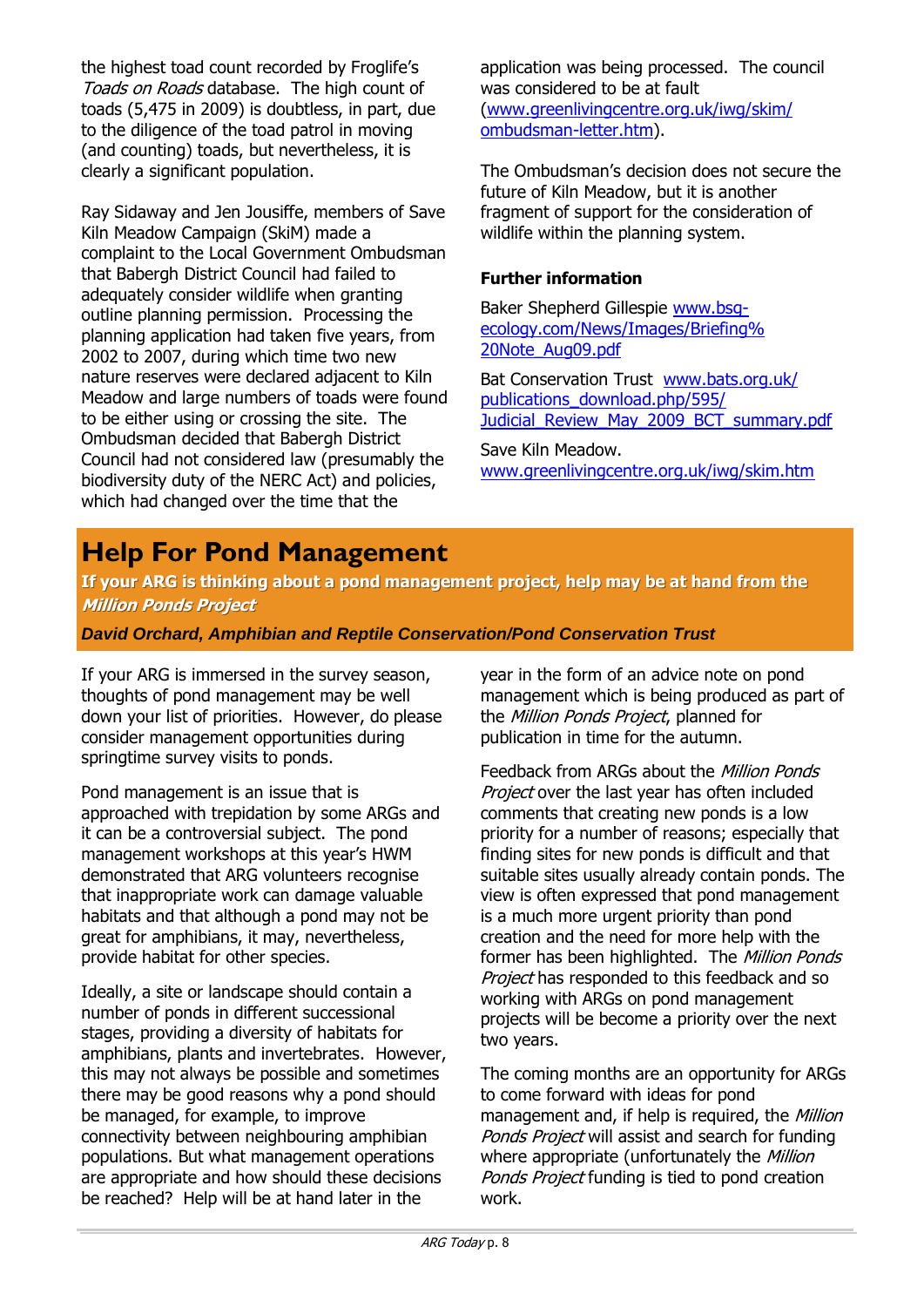**The ARG network is a significant partner in the Million Ponds Project, so let's work together and make 2010- 2011 a time of action for pond management for amphibians!** 

If your ARG is thinking about developing a pond management project, please contact David Orchard, Amphibian and Reptile Conservation's Ponds Project Officer for the Million Ponds Project, [david.orchard@arc-trust.org](mailto:david.orchard@arc-trust.org)

# **Request for Records of Melanism in Snakes**

### *Todd Lewis and Darryn Nash*

Melanism is the phenomenon in which animals appear black or, at the very least, uniformly dark in coloration (although some normal patterning can usually be made out). Among British snakes, it was previously thought that melanism was restricted to the adder for which there is a considerable quantity of historical records. There are, however, also records of melanistic grass snakes and, more recently, of smooth snakes.



#### **Normally coloured and a melanistic grass snakes (Todd Lewis)**

The effects of melanism go beyond the darkening of the animal's appearance. It is thought that melanism may confer an increased thermoregulatory capability, with gravid females needing to spend less time basking. There may also be a disadvantage through an increased risk of predation.

Although melanism is known from all three British species of snake, how often it occurs and whether there is a pattern in distribution is unclear. Todd Lewis and I are investigating these two aspects using records generated from a combination of historical records and ongoing surveys. We would greatly appreciate your help in this; the more records we receive the higher

the level of accuracy we can ascribe to any conclusions.

We would like to know the species, where and when you saw it and, if possible, a photograph. Records should be forwarded to either Darryn Nash at [darrynnash@hotmail.com](mailto:darrynnash@hotmail.com) or Todd Lewis at [ecolewis@gmail.com.](mailto:ecolewis@gmail.com) Where site confidentiality may be an issue, we would happily accept 1, 5 or 10 km-square grid references.

Thank you in advance.

# **Lost Life New publication**

Lost Life has been produced by Natural England as a contribution towards the International Year of Biodiversity. It highlights species losses, current threats and some conservation successes, with the



Lost life: England's lost and threatened species

 $2.319$ 

aim of stimulating greater conservation action. The section on species losses deals with extinctions from England since the first century AD. Amphibians come out near the top of the table—with two extinctions (moor frogs and agile frogs) or 22% of species.

In terms of prioritisation under the UK Biodiversity Action Plan, herps do rather well (in terms of direction of conservation effort) or rather badly (considering that they were felt to be in need of BAP listing). All reptiles and 44% of amphibians are listed, rivalled only by whales and dolphins coming in at 92%. The figure for amphibians should, perhaps, be bit higher given that 44% is the proportion of all nine historical species, rather than the extant seven.

Natterjacks are featured as an example of a threatened species. Pool frogs and sand lizards are mentioned as species showing increasing population trends, and pool frogs are featured as a success story—apparently the only example of an extinct British vertebrate being returned through a planned reintroduction.

Congratulations to Natural England on setting out the scale of biodiversity loss and for stating that species have their own intrinsic value and that their loss at our hands is simply wrong. It is gratifying to hear a government body being definitive.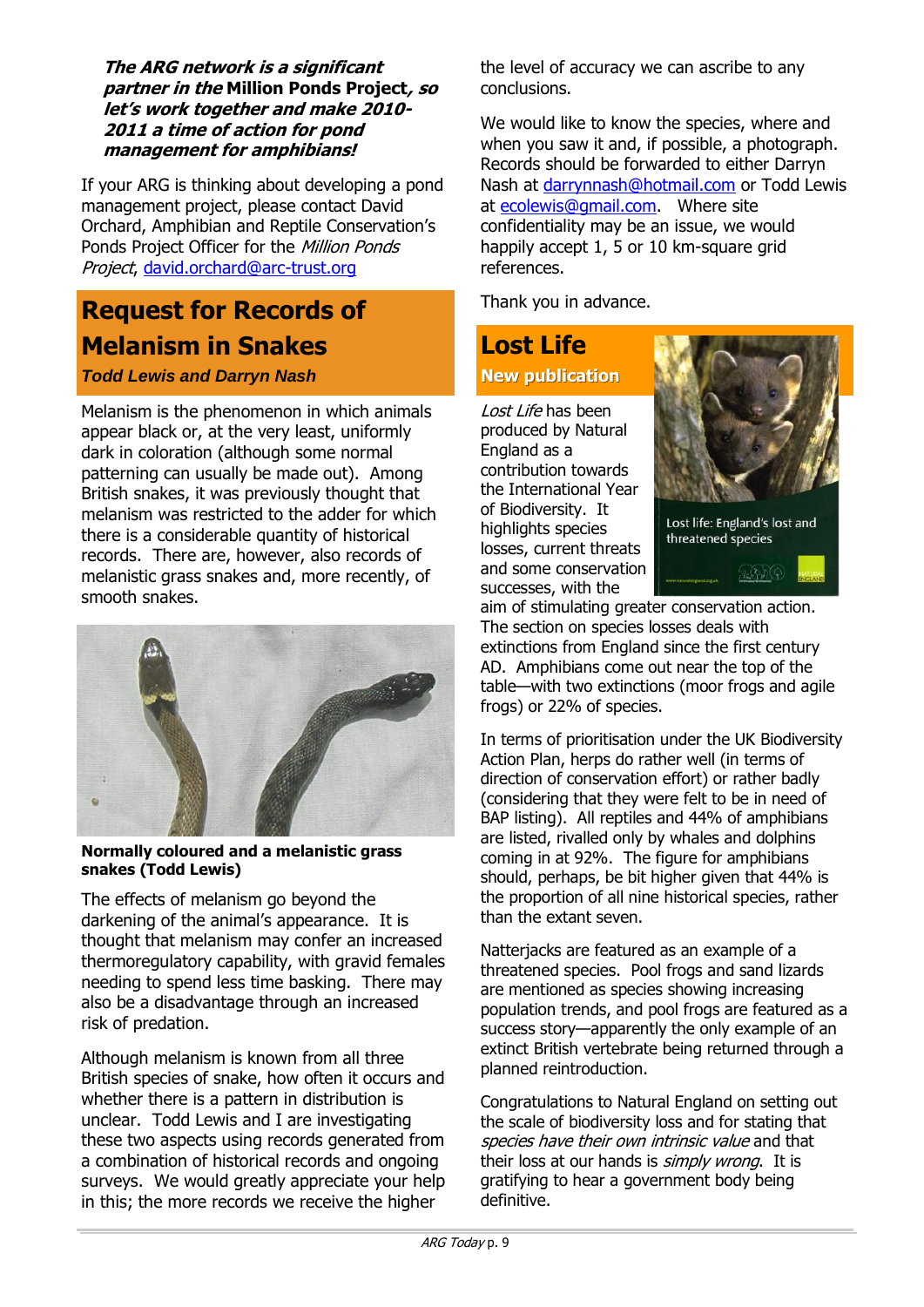# **Amphibians and the OPAL Water Survey**

**'Water' is one of OPAL's national surveys**

OPAL (Open Air Laboratories) is an exciting project that aims to get people back in touch with nature by exploring and discovering their local environment. OPAL is running a series of five national surveys that anyone can take part in. Each survey looks at a different aspect of our environment – soil, air, water, biodiversity and climate. The OPAL Water Survey launches in May 2010. It involves pond dipping for aquatic invertebrates as well as testing the physical properties of the water and identifying other life around the pond including amphibians, duckweeds and dragonflies.

Surveying these different groups allows participants to build up a picture of the biodiversity of their pond, and they can also calculate a 'pond health score'. The OPAL website will then point them towards resources where they can find out how to improve the quality of their pond. The data collected by the OPAL Water Survey will be analysed by scientists at University College London as part of their ongoing water quality research, and will be shared with groups such as Pond Conservation and Buglife who have helped to develop the survey resources (all data will be freely available).

OPAL has developed the amphibian section of the guide in partnership with Amphibian and Reptile Conservation. A key objective of OPAL is to enthuse people about nature and then signpost them towards sources of further information and activities, including local Amphibian and Reptile Groups.

The OPAL Water Survey aims to publicise local ARGs to help generate new members and amphibian recorders across the country.



**OPAL needs your help!** From May onwards, OPAL staff all over England will be running OPAL Water Survey public events. They would love to have local Amphibian and Reptile Group members to come along to their events, to share your enthusiasm for amphibians and to encourage more people to get involved in recording them. You don't need to be an expert to take part and OPAL will cover your food and travel expenses. Please contact Lucy Carter on [lucy.carter@nhm.ac.uk](mailto:lucy.carter@nhm.ac.uk) or 020 7942 5188 for a Water Survey pack, or to find out more about how you could get involved at OPAL events. [www.OPALexplorenature.org](http://www.opalexplorenature.org/)

# **Conservation Volunteers Unite as Fireman Save the Day**

*Jessica Lloyd and Hannah Whitby, South and West Wales ARG*

Last year (26 June 2009), and in between saving lives, Cimla Fire Service extended its remit to saving our native amphibians. Volunteers from the South and West Wales Amphibian and Reptile Group (SWWARG), British Trust for Conservation Volunteers (BTCV), through *Mentro Allan* (venturing out), and the Conservation Ecology Research Team Swansea University (CERTS) completed three wildlife ponds at a local Comprehensive School in Neath with the help of Cimla Fire Service and officers from other local stations.

This site is one of a series of wildlife ponds and gardens in Neath and Ystalyfera, that have recently been created through SWWARG, with the help of the other volunteer groups, and thanks to funding from the Tidy Town Scheme, Neath Port Talbot Biodiversity Unit and ARG UK

100% Fund Award. BTCV, through Mentro Allan, have also created several ponds at Margam Country Park and the Gnoll in Neath, through funding from CCW and Neath Port Talbot Biodiversity Unit. Egg laying and hibernation sites have also been created for our native snakes at Margam Park. Plus funding from the Countryside Council for Wales (CCW) has enabled the construction of pond dipping platforms.

A major cause of amphibian decline is habitat loss. SWWARG, along with other organisations, aim to conserve native herpetofauna (amphibians and reptiles) through conservation, restoration and habitat creation and have therefore been working together to create suitable habitats to assist in population stability. Amphibians are unable to travel long distances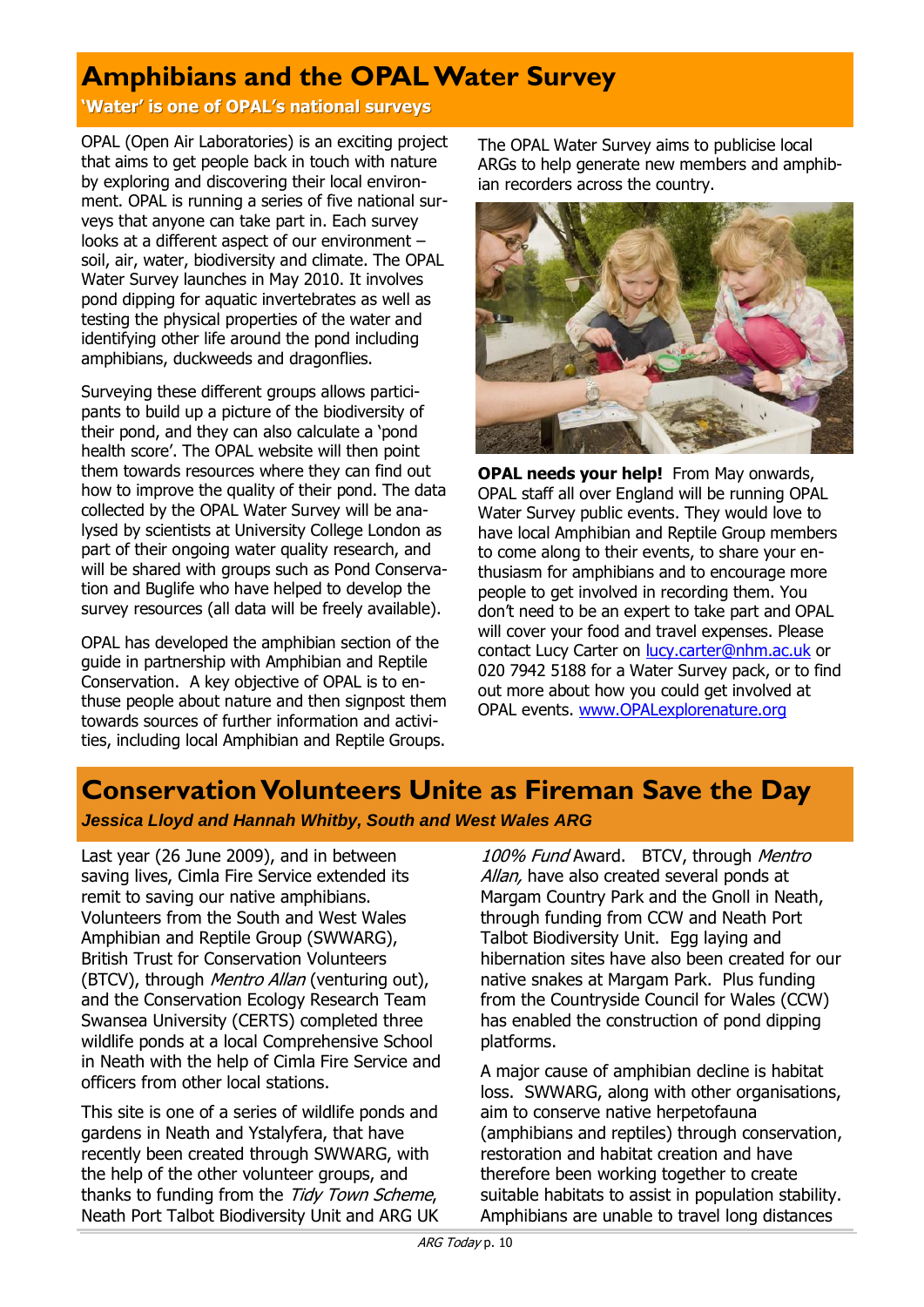so loss of habitat can isolate populations making them unstable. The creation of suitable habitat to act as corridors between areas allows greater dispersal and stability. Not only does this benefit amphibians but also other species such as invertebrates (e.g. dragonflies) creating greater biodiversity, which



is aided by developing ponds of various sizes and depths. This is also a great opportunity for able to finish the planting all in time for the kids to see at the end of their school day.

# *100% Fund*

**ARG UK's own small grants scheme delivers extremely good value for money**

The 100% Fund provides small grants to ARGs involved in practical conservation work

Money for the Fund has been kindly donated to ARG UK. It's called 100% because all money donated goes into funding conservation projects—not on administration or overheads.

The 100% Fund is targeted specifically at ARG UK groups.

Funding ARGs guarantees a high standard of quality control for herps projects.

ARG UK welcomes donations to the fund. It's excellent value for money. £1441 has been awarded to wholly, or partially, fund six projects resulting in:

- Ten new ponds
- Support for a great crested newt introduction project
- One pond restoration and three new ponds under way

Funding has been raised by donations to ARG UK and from finance allocated by ARG UK itself. A raffle at this year's Herpetofauna Workers' Meeting in Hinckley raised £362.50 for the fund.

If your ARG has a project in mind, ARG UK would welcome your application (maximum £250). If you'd like to discuss your ideas prior to submitting an application please don't hesitate to contact either John Baker or David Orchard.

All 100% Fund donations are directly converted into conservation projects thanks to administration costs being funded by the Esmée Fairbairn Foundation's Widespread Species Project.

The most recent 100% Fund award has been made to Herefordshire Amphibian and Reptile Team. HART was seeking part contribution towards a larger scheme to create three ponds at Brockhall Quarry, Stretton Sugwas. The site is a former quarry which has been re-landscaped and a ten-year management plan agreed between the owner, Herefordshire Council, Welsh Water and the Environment Agency.

The project plans to create three new ponds for great crested newts. £230 has been awarded, with the rest of the finances being obtained from other sources, including Amphibian and Reptile Conservation's great crested newt grant scheme (contact Dorothy Wright [doro](mailto:dorothy.wright@arc-trust.org)[thy.wright@arc-trust.org\).](mailto:dorothy.wright@arc-trust.org)